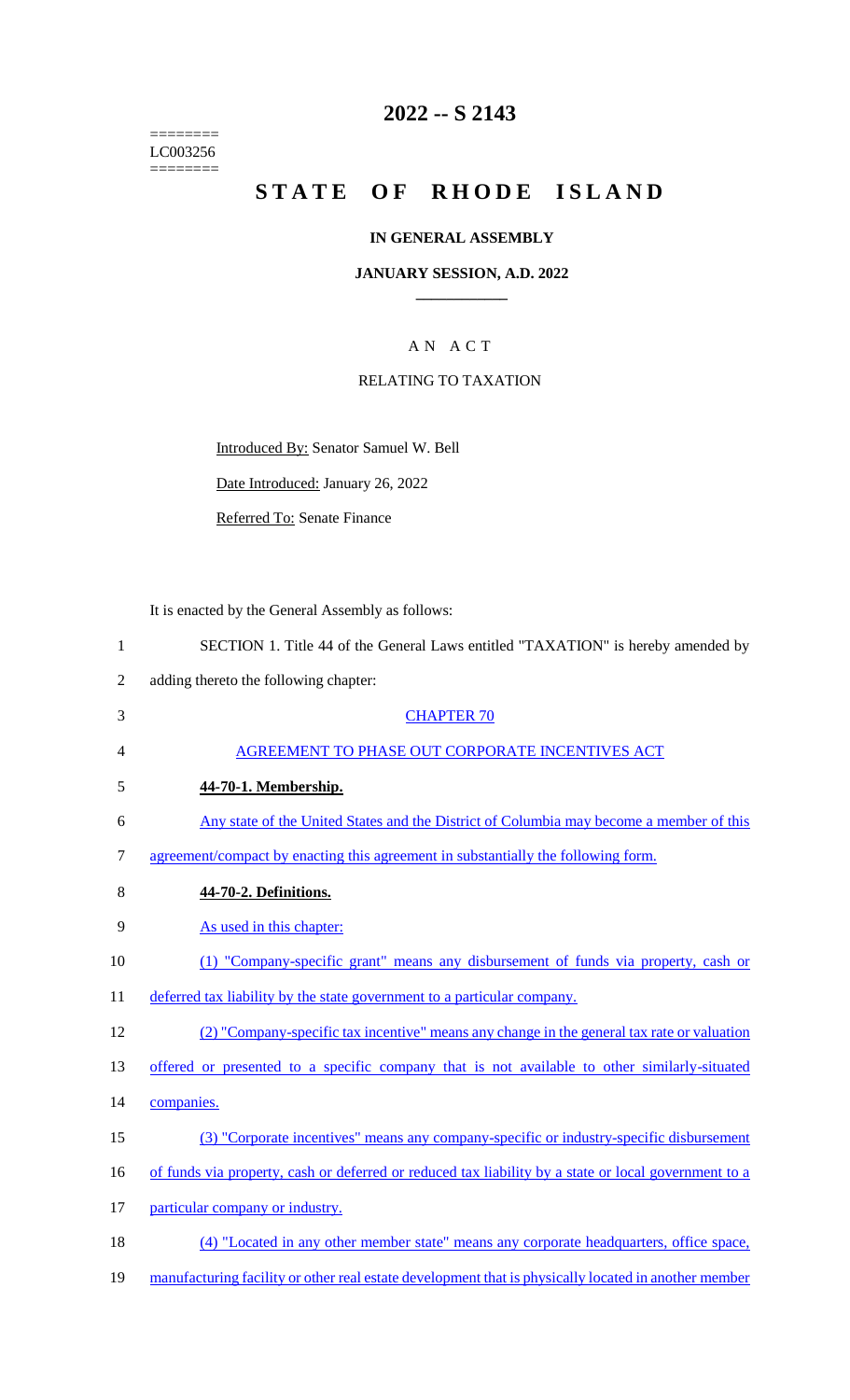- 1 state, whether or not the company has other property in the member state.
- (5) "Member state" means any state or the District of Columbia that has enacted a statute
- agreeing to this compact.
- **44-70-3. Findings.**
- The member states find that:
- (1) Corporate incentives are among the least effective uses of taxpayer dollars to create and
- 7 maintain jobs;
- (2) Local and state leaders are in a prisoners' dilemma where it is best for all to create a level playing field for all employers without any corporate incentives, but each level of government
- has an incentive to subsidize a company, generating a race to the bottom;
- (3) Governments should attract and retain companies based on general conditions (including, but not limited to, modern infrastructure, an educated workforce, a clean environment, 13 and a favorable tax and regulatory climate), not based on a specific grant for a particular company; (4) Corporate incentives fuel business inequality as only the largest businesses receive the vast majority of these funds; (5) A reasonable first step in phasing out corporate incentives is an anti-poaching 17 agreement among state governments prohibiting state company-specific tax incentives and state
- 18 company-specific grants as an inducement for entities to relocate existing facilities;
- (6) Creating a national board of gubernatorial appointees charged with finding consensus 20 around improvements to this agreement over time in a phased approach will assist state and local governments in escaping from the prisoners' dilemma and implementing a level playing field for
- all employers.
- **44-70-4. Anti-poaching prohibition.**
- 24 Each member state is prohibited from offering or providing any company-specific tax incentive or company-specific grant to any entity for a corporate headquarters, manufacturing 26 facility, office space or other real estate development located in any other member state as an inducement for the corporate headquarters, manufacturing facility, office space or other real estate development to relocate to the offering member state.
- **44-70-5. Exclusions.**
- Workforce development grants that train employees are not subject to this agreement.
- Company-specific tax incentives or company-specific grants from local governments are not
- 32 subject to this agreement, and state's company-specific tax incentives or state company-specific
- grants to entities for corporate headquarters, office space, manufacturing facilities or real estate
- developments located within that specific state are not subject to this agreement.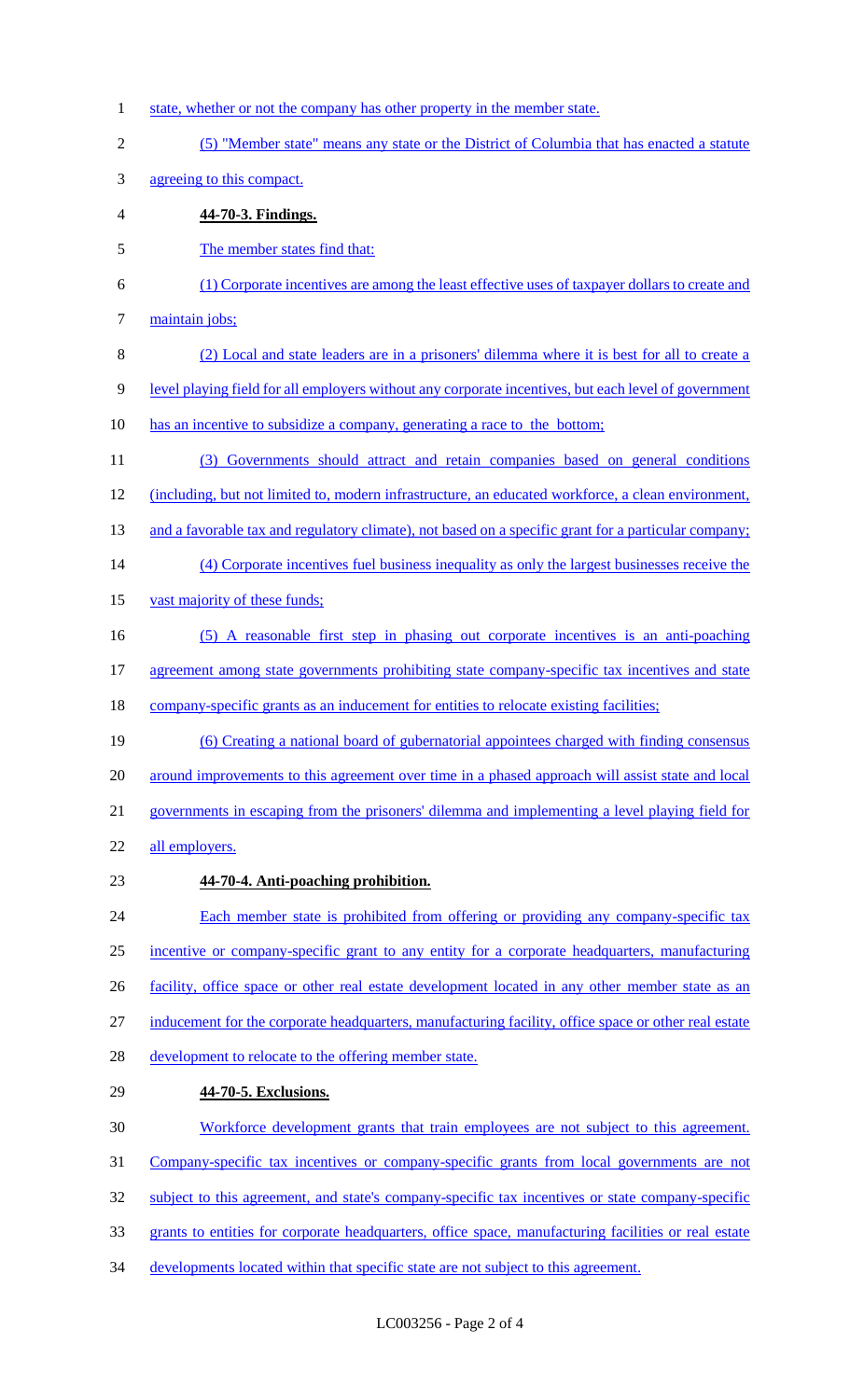| $\mathbf{1}$   | 44-70-6. Withdrawal.                                                                                     |
|----------------|----------------------------------------------------------------------------------------------------------|
| $\overline{2}$ | Any member state may withdraw from this agreement with six (6) months' notice and shall                  |
| 3              | do so in writing to the governor of every member state.                                                  |
| 4              | 44-70-7. Enforcement.                                                                                    |
| 5              | The attorney general of each member state shall enforce this compact. A taxpaying resident               |
| 6              | of any member state has standing in the courts of any member state to require the attorney general       |
| 7              | of that member state to enforce this compact.                                                            |
| 8              | 44-70-8. National board to draft suggested improvements over time to the                                 |
| 9              | agreement.                                                                                               |
| 10             | A national board of the agreement to phase out corporate incentives act is established by                |
| 11             | this agreement. The governor of each member state shall appoint one member to the board. The             |
| 12             | board shall accept appointees from non-member states that wish to appoint a member of the board.         |
| 13             | The purpose of the board is to publish suggested revisions to this agreement in December of each         |
| 14             | year to continue to phase out those forms of corporate incentives that the board finds reasonable to     |
| 15             | include as suggested revisions to the agreement for member states to consider implementing. The          |
| 16             | board shall convene at least annually, elect officers from its membership, establish rules and           |
| 17             | procedures for its governance, and publish a report in December of each year that includes               |
| 18             | suggested revisions and improvements to this agreement. The board shall collect testimony from           |
| 19             | all interested parties, including organizations and associations representing state legislators,         |
| 20             | taxpayers and subject matter experts on how the agreement can be improved and strengthened.              |
| 21             | 44-70-9. Construction and severability.                                                                  |
| 22             | This compact shall be liberally construed so as to effectuate its purposes. If any phrase,               |
| 23             | clause, sentence or provision of this compact, or the applicability of any phrase, clause, sentence      |
| 24             | or provision of this compact to any government, agency, person or circumstance is declared in a          |
| 25             | final judgment by a court of competent jurisdiction to be contrary to the constitution of the United     |
| 26             | States or is otherwise held invalid, the validity of the remainder of this compact and the applicability |
| 27             | of the remainder of this compact to any government, agency, person or circumstance shall not be          |
| 28             | affected.                                                                                                |
| 29             | If this compact is held to be contrary to the constitution of any member state, the compact              |
| 30             | shall remain in full force and effect as to the remaining member states and in full force and effect     |
| 31             | as to the affected member state as to all severable matters.                                             |
| 32             | SECTION 2. This act shall take effect upon passage.                                                      |

#### ======== LC003256  $=$